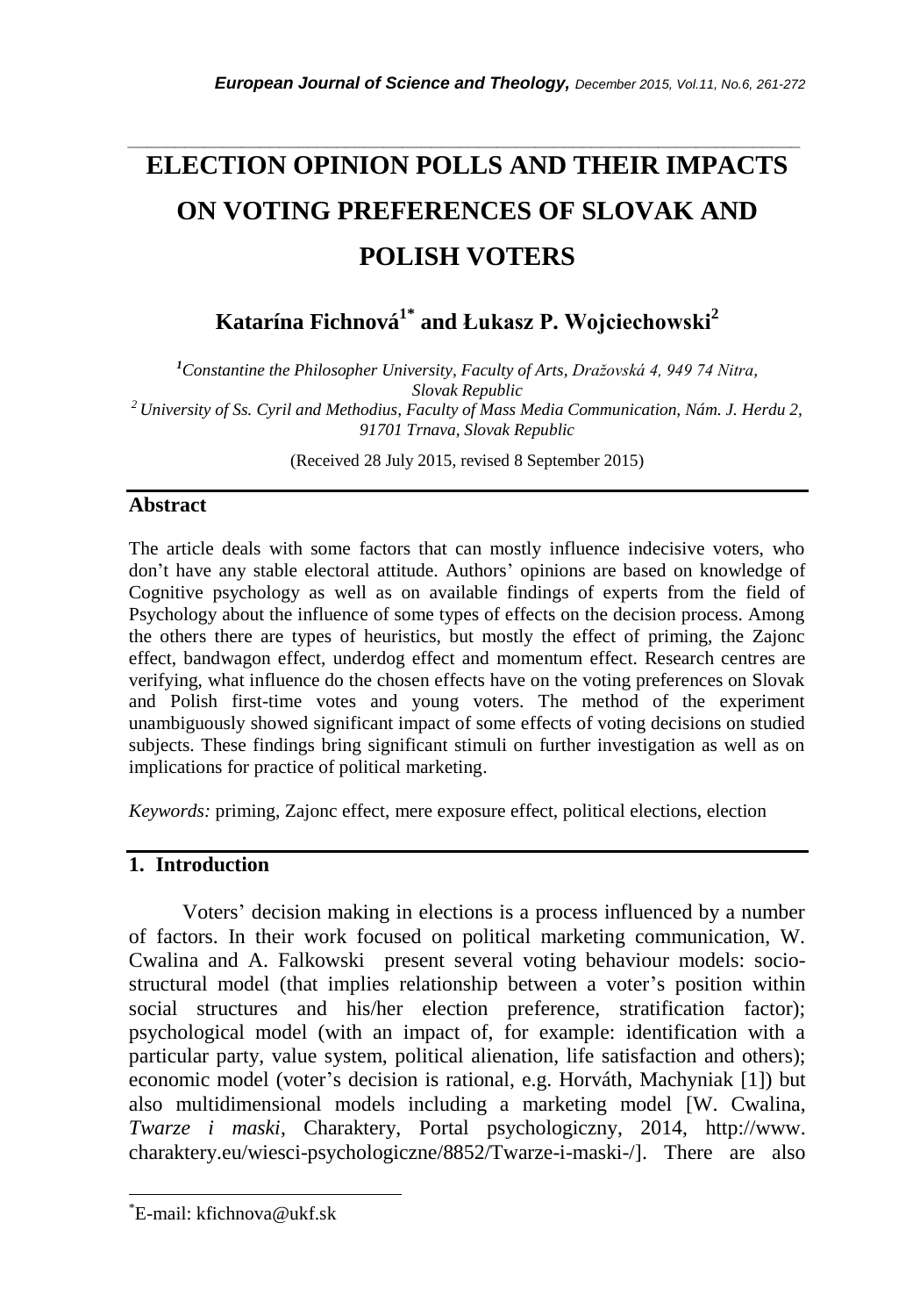various modifications and versions to the latter model, each of them however, including issues and topics of political activity, social concepts, emotions, candidate image, current events, personal events and epistemic issues (e.g. Neaga [2]; Petranová, Magál & Pravdová [3]; Pavlů [4]; Wojciechowski, Fichnová and Mikuláš [5]; Wąsiński, Szyszka & Tomczyk [6] and others). The models belong to the system of cause and effect approaches [7] where the cognitive domains are not interconnected and their impact on voter candidate support is an independent one. The model was reinterpreted by W. Cwalina and A. Falkowski [http://www.charaktery.eu/wiesci-psychologiczne/8852/Twarze-imaski-/] based on the assumption that particular cognitive and emotional elements interact with each other. They also included in the model *media* as an additional factor (of their importance in political campaigns refers e.g. Hudíková [8], Solík, Višňovský, Laluhová [9], et al.). On the other hand, the authors O. Eibl, J. Janovský & J. Zagrapan [10] claim that voters do not tend to seek all the information about the candidates in order to do the most thorough election decision. Quite on the contrary, their decision, information collection and evaluation are influenced by already established opinions, or identification with the chosen option. B. Caplan [11, 12] is even more sceptical in his evaluation of a voter. According to him, a vote cast is a release of irrational (although pleasant) opinions and preconceptions, and not a rational decision. Nevertheless, in the research of O. Eibl, J. Janovský & J. Zagrapan [10] more than 49% of the voters decided only during the last pre-election week and more than 9% only on the election day. The indecisive and irresolute voters frequently make use of cognitive shortcuts - so-called heuristics to make the decision with the minimum cognitive effort. These enable a voter to make a decision so that he/she has a subjective feeling of making the right decision. At the same time, the voter is encouraged to make decisions that do not take him/her a lot of energy and thus are considered simple.

R.R. Lau and D.P. Redlawsk [13] identify five basic heuristics applied in voter's decision about whom to vote for:

- a) affect referral if there are more candidates in the elections that the voter agrees with and he/she knows them from the preceding elections, he/she will vote for the one with the highest ranking;
- b) endorsement voters follow the recommendation of their family, friends of political leaders with whom they identify;
- c) familiarity if a voter knows only one single candidate and not the rest of the election candidates and the rating of the candidate is neutral or a positive one, he/she will vote for that particular candidate;
- d) habit a voter votes in the same way as he/she did the last time;
- e) viability a voter selects only from the candidates that have a chance to win.

Several other phenomena can be added to the stated heuristics, including various psychological effects that function on an automatic and unconscious plane.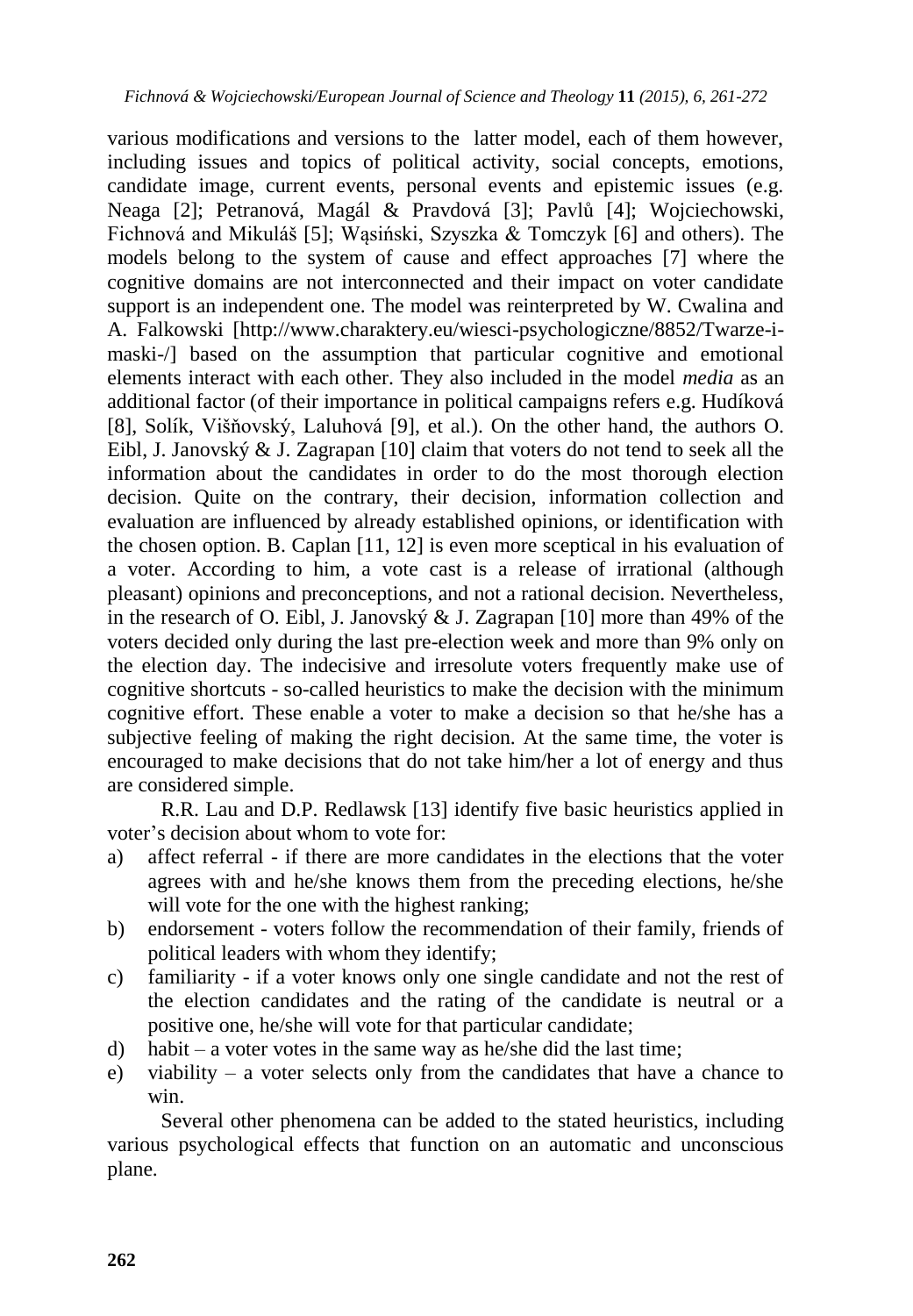J. Kelley and I. McAllister [14] confirmed by their research that the candidates' alphabetical position on an election ballot is also important for the candidate selection (with indecisive or irresolute voters). It is so-called ballot position effect. According to this effect, there is the highest chance to get a mandate for the candidates starting with the letter *A* and the candidates whose surname starts with *Z* have the lowest chance. A. King and A. Leight [15] demonstrated this impact in their study and pointed out the electoral law change in Australia that in 1984 modified the order on a ballot paper from alphabetical to random.

The authors W. Cwalina and A. Falkowski [http://www.charaktery. eu/wiesci-psychologiczne/8852/Twarze-i-maski-/] also add the following to the above mentioned effects:

- a) bandwagon effect votes are handed over to the leader in pre-election polls thanks to which the expected winner obtains additional votes,
- b) underdog effect votes are handed over to the candidate with lower standing in the pre-election polls,
- c) momentum effect a political party is given votes at the moment when its popularity starts to rise rapidly,
- d) tactical voting (strategic voting) is manifested when a voter does not give his/her vote to the party preferred but votes in order to enable an equal distribution of the votes.

The most significant and probably also the best known is mere exposure effect.

# *1.1. Mere exposure effect*

The effect was described already in 1968 by the American psychologist Robert Bolesław Zajonc [16]. Based on his clinical research, he established a thesis about so-called *mere exposure effect*.

According to R.B. Zajonc, it is sufficient to be exposed to an object ten times so that our attitudes start to modify [16]. The effect when new stimuli are perceived as welcome after a repeated exposition can be also found in further research, involving visual area employing complex polygons, originally unknown faces or incomprehensible ideographs [17], as well as audio [18-21], and somatosensory stimuli [22, 23]. Mere exposure effect was also observed in the area of social attitudes using face photos of various races [24].

Within advertising (marketing) area this effect is very prominent when comparing brand awareness (especially Top of Mind) and consumer attitude to the particular brand. Rising Top of Mind Awareness increases the number of people who like and use the presented brand although the brand (from the rational point of view) does not fulfil all the wishes and needs [The Economic Times, http://economictimes.indiatimes.com/definition/top-of-the-mind-recall]. Thus, the decision about how and what will the respondent perceive is often related to context and an effect called priming.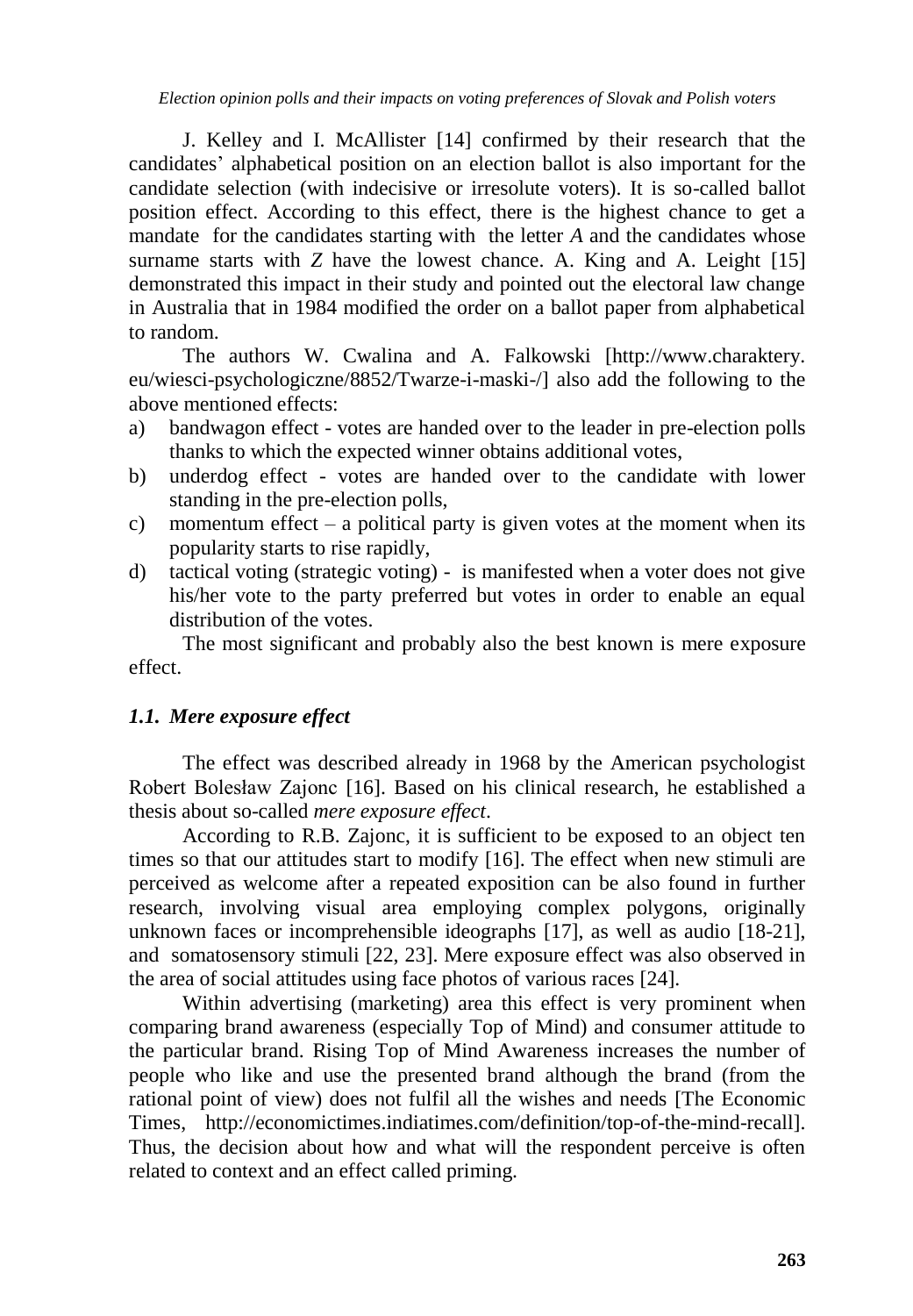# *1.2. Priming*

Priming signifies the influence of a preceding contact with the stimuli (prime) on later target processing following afterwards or perception anticipation of a different but semantically connected stimulus (semantic anticipation). Priming can facilitate or hinder information processing, for example, the recognition of the preceding stimuli. Priming also occurs when preceding stimuli are subliminal. An example of priming is not any impact (real/potential), but only the one which is linked to it. In relation to this E. Nęcka, J. Orzechowski & B. Szymura [25] give different types of priming based on the type of links it creates. They include repetition priming, semantic priming, positive priming, negative priming, affective priming, as well as controversial subliminal priming and others.

Research up to date hints that our behaviour is influenced by subtle signals that are outside the reach of our consciousness [26]. The research of J.A. Bargh et al. [26] was verified and showed another important issue: dynamic interaction between an experimenter and subjects [27]. The very research does not question priming (it was carried out via non-verbal and unconscious behaviour of experimenter's assistants). What is however undermined is the methodology of the research and the fact that it shows confirmation bias [28, 29].

The term priming was coined in the context of political communication at the end of the 80's [30]. Priming is defined as applying criteria and standards in the communication with the recipients where these serve to evaluate political reality. Political reality seems to be significant in the cases when media depict it (the more frequent theme depiction, the more important it is considered to be). Simultaneously, it relates to the way a politician is being presented in the media. In the current state of democracy, his/her potential voters have no opportunity to get to know his positive and negative qualities in detail [31]. We are therefore forced to use the information the media selected for us. The selection process and especially qualitative aspects of the context (even though it is combined with the quantitative one) is in its essence a political process. During an election campaign, the media focus on particular aspects of life and ignore others which can impact election results since the role of priming is to determine the status of events, parties or topics. The media give significance to certain information, using a deeply rooted urban legend that says that if something is important, it also appears in the media.

Based on the above mentioned we can assume that especially the voters who have not made their decision yet (according to the above mentioned authors - O. Eibl, J. Janovský, J. Zagrapan [10] a week before elections it is more than 49% of them) will be influenced more by the factors that are based on the way the candidates are presented, exposure frequency and also other phenomena. The presentation of pre-election preferences undoubtedly also belongs to one of such factors. These have a long standing tradition in pre-election battle and in political marketing. In relation to this, D. Vokounová mentions that they can be related to the success of a political party since according to her analysis the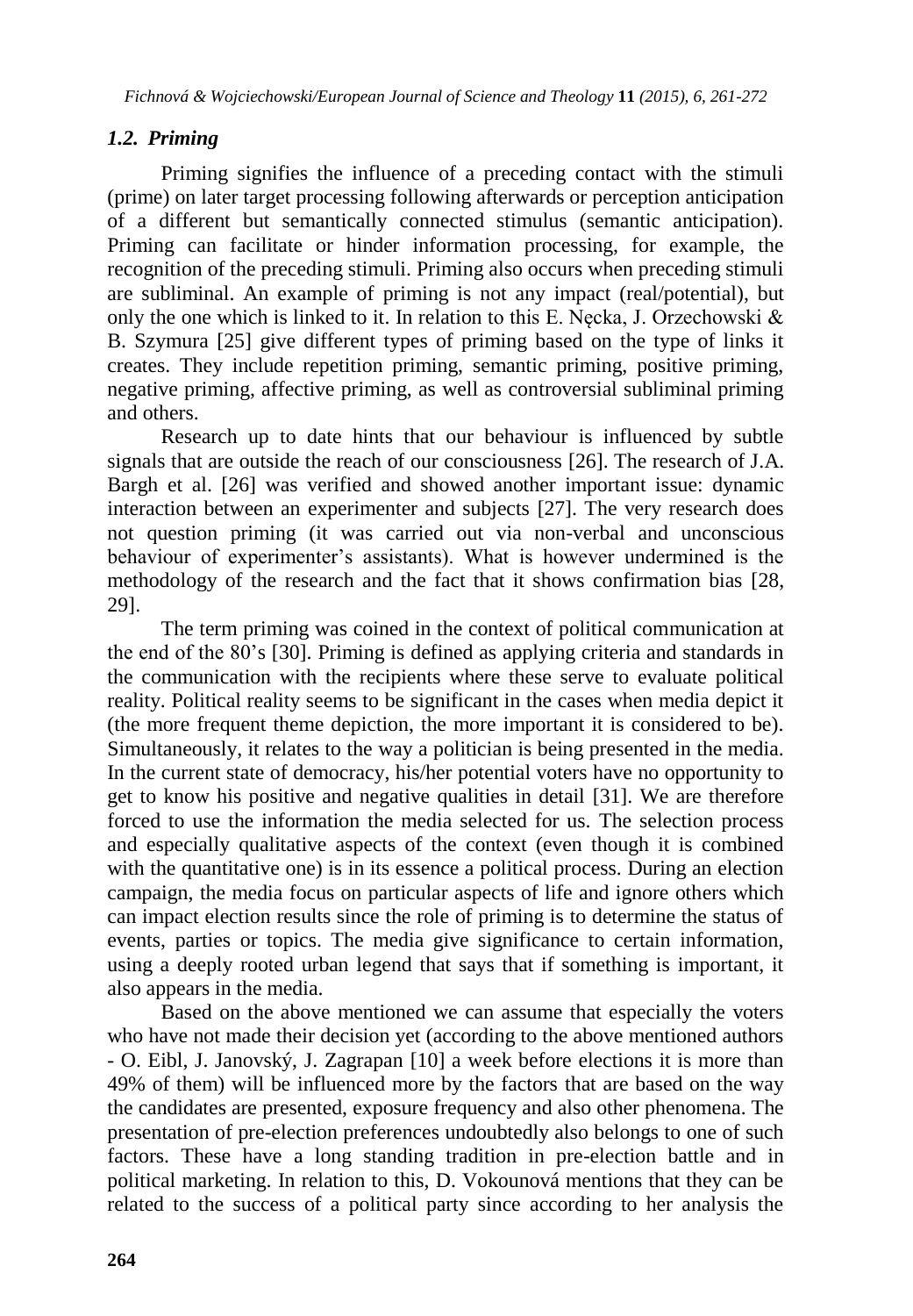*Election opinion polls and their impacts on voting preferences of Slovak and Polish voters*

success of political subjects does not depend on *"how many and what sort of sources they have at hand but rather how much and what sort of information they have* " [32]. The presentation of pre-election results is not only the ground for the campaign team to optimise its further steps, but based on the above mentioned effects we have a reason to believe, they are efficient tools to persuade a voter (especially a indecisive and irresolute) in his/her decision. Campaign teams disclose the fact (maybe unwillingly) especially by their protests when the poll does not meet their expectations (for example, the news by SITA from 30.10.2013 [http://www.infovolby.sk/index.php?base=data/pvm/ prieskumy/30100231.msx]). We consider the facts stated to be very inspirational for our research.

# **2. Research**

# *2.1. Research aim*

To identify the influence of priming effect (applied also in election preferences of the respondents in the form of ranking a candidate in hypothetical pre-election poll) on the respondents' decision about whom to vote for.

To identify the scope and measure of the impact of so-called Zajonc effect on the respondents' final decision about which candidate to select.

To identify if the stated effects have a similar impact in two distinct countries by comparing two respondent groups – Slovak and Polish one.

### *2.2. Research issues*

- 1. Is there a relationship between candidate ranking in the presented poll and his/her ranking in respondents' choice? 1.1.) Slovak nationality, 1.2.) Polish nationality
- 2. Does a published candidate CV bring any advantage (exposure effect) in comparison to the candidates that did not have such an exposure towards the respondents, in particular, are the final respondent preferences higher for the candidates with a CV? 2.1.) Slovak nationality, 2.2.) Polish nationality
- 3. Are there any differences between the Polish and Slovak respondents in the degree of how they are impacted by the exposure effect?
- 4. Are there any differences between the Polish and the Slovak respondents in the degree up to which they are influenced by priming effect?

# *2.3. Procedure and methods*

The research was carried out in the form of traditional experiment (the respondents were put into groups randomly). The experimental group received written and graphical information (CV of a hypothetical candidate as well as a graph of a hypothetical poll done by three agencies with all the candidates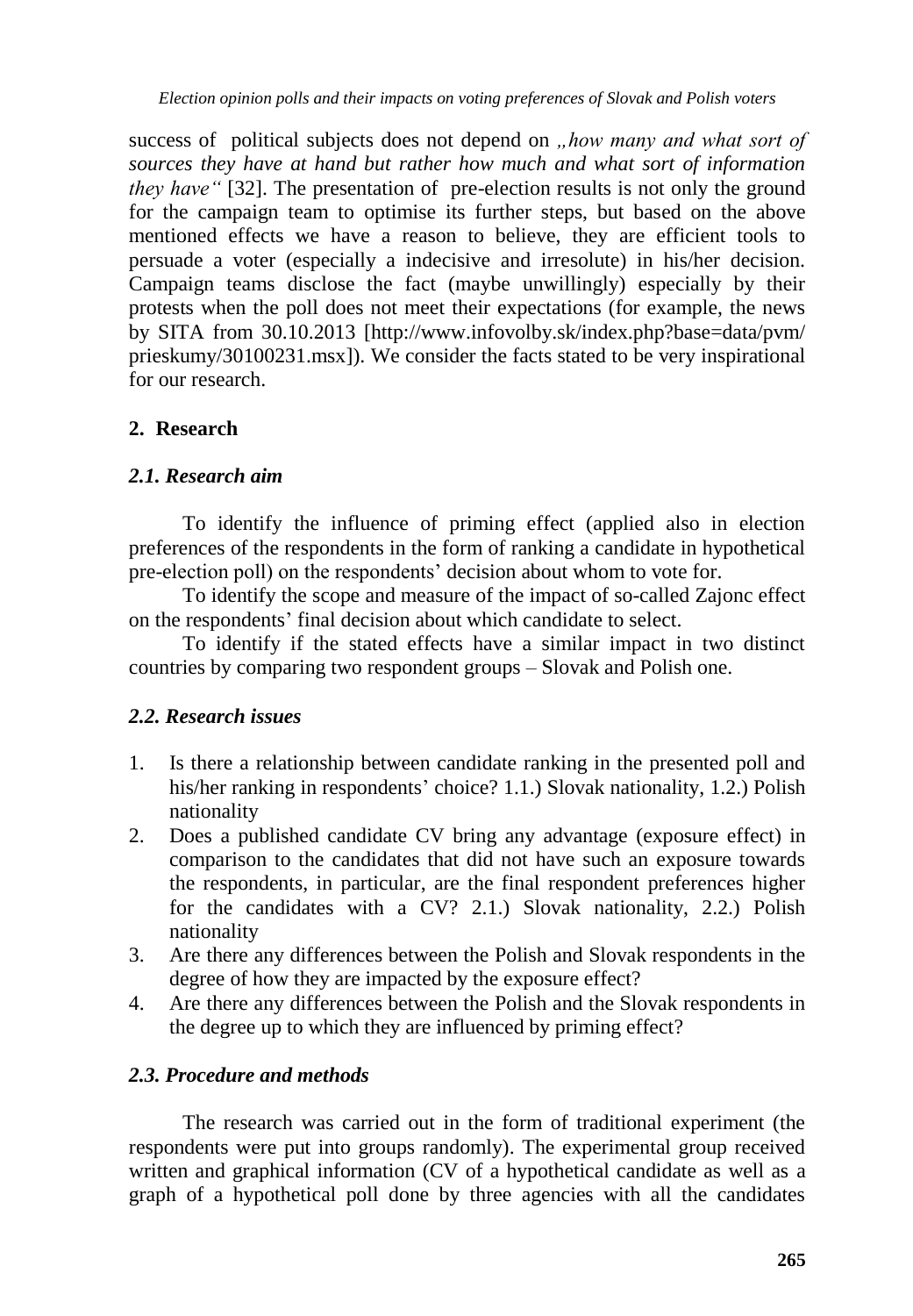ranking). The ranking of the observed candidate varied in the research graph from the first place (group A) to the fourth position (group D). The control group had only the information from the poll. Simultaneously, the (hypothetical) candidates  $(N = 7)$  were divided into groups – the ones about whom the respondents received the most substantial information (both CV and pre-election ranking) and the ones about whom they had only information from the poll. The names of hypothetical candidates were selected based on their frequency in the particular country – we have chosen the most frequent surnames and first names (the source of the information: The Most Frequent Names in Slovakia [http://www.geni.sk/najcastejsie-priezviska-na-slovensku/] and The Most Frequent Names in Poland [http://evacska.republika.pl/materialy/teoria/ najpopularniejsze\_nazwiska\_w\_polsce. htm]).

The research tool was an unstandardised questionnaire identifying which candidates the respondents would elect from the group of presented candidates. The questionnaire was broadly constructed, however, for the purpose of the study, we used only its part focused on identification of candidate ranking according to a respondent in hypothetical elections (respondent's task was to order the candidates based on his/her preference).

The data obtained were then analysed statistically via descriptive as well as inductive statistics using Excel spreadsheet.

# *2.4. Research file*

The research file consisted of 79 respondents, including 37 Slovak nationals and 42 Polish nationals. The average age of the Slovak file was 23.64 years and the Polish one 27.8 years. The respondents were divided into four groups (A-D), each group received different candidate 'poll results'. Both sexes were represented equally. Respondents' permanent residence (thus also electoral district) included most Slovak regions; in Poland we covered the Silesia region.

### *2.5. Analysis and interpretation of the research results*

In the first research variation, we observed how would rank a hypothetical candidate under the assigned name of Ján Lukáč with the Slovak respondents and Łukasz Lewanowski with the Polish respondents. In this variation, the candidate placed first in the feigned polls carried out by three agencies that were presented to the respondents in a graphical format (Figure 1 on the left) – that was the way how the information was presented to our respondents. At the same time, all the respondents received his brief biography.

As we can see in Figure 1, the respondents (either Slovak or Polish ones) voted almost without an exception in accord with the presented poll, i.e. they chose Ján Lukáč or Łukasz Lewandowský. The accord in the ranking was also confirmed statistically – for the Slovak file with the value  $R = 0.909$  (Spearman rank order correlation coefficient, for (for  $f = n-2 = 5$ ),  $\alpha$  0.05), which signifies a strong relationship. And the value  $R = 0.973$  (for  $f = n-2 = 5$ ),  $\alpha$  0.05) for the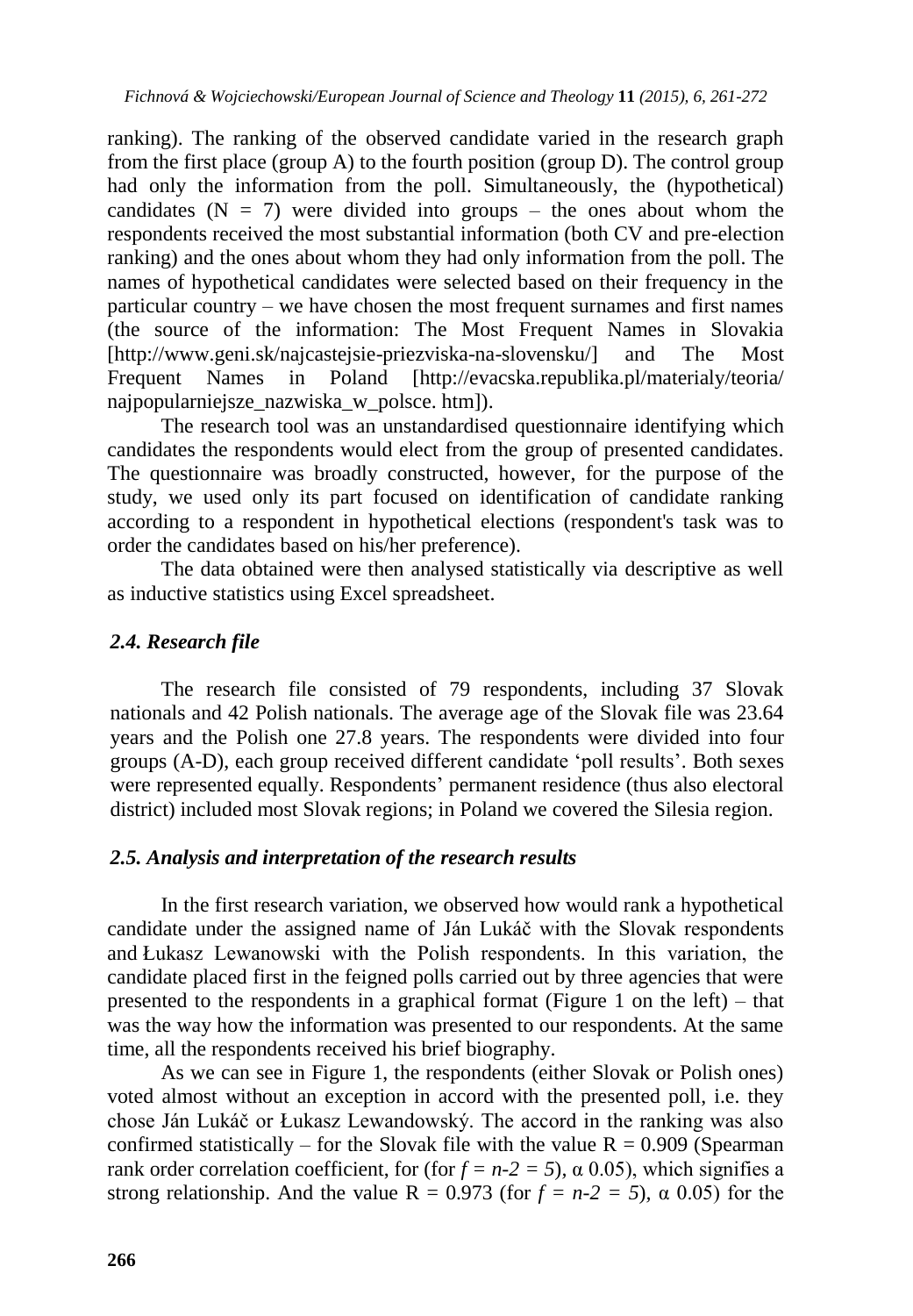Polish file – there is a strong relationship as well. Therefore we can see that the respondents were significantly influenced by the polls and their preference complied with that.



Figure 1. Graph comparison – on the left – a graph with hypothetical election results as handed out to the respondents as candidate information (Version A) and on the right a graph illustrating the results of respondents' election from the candidate group. Note: the obtained candidate ranking from the respondents was transformed into points to enable a graphic demonstration of the results.

All the obtained results with the Slovak file are presented in Table 1, where we can compare Ján Lukáč's ranking in four feigned and also how the polls influenced the respondents. We can also see another candidate - Pavol Varga in the table. He is the candidate which places first in four versions of the feigned polls, however, the polls had not secured him the highest ranking with the respondents.

The result demonstrates priming effect – feigned elections for Ján Lukáč turned out as the poll had evoked.

In the context of the Variant A results with Ján Lukáč as the 'winner' in the polls and also the winner of the respondents' election, we can assume that the success is caused by a factor that distinguishes the two candidates (missing Pavol Varga's CV or its presence in case of Ján Lukáč). The results thus demonstrate the effects: not only the priming effect of the poll but also exposure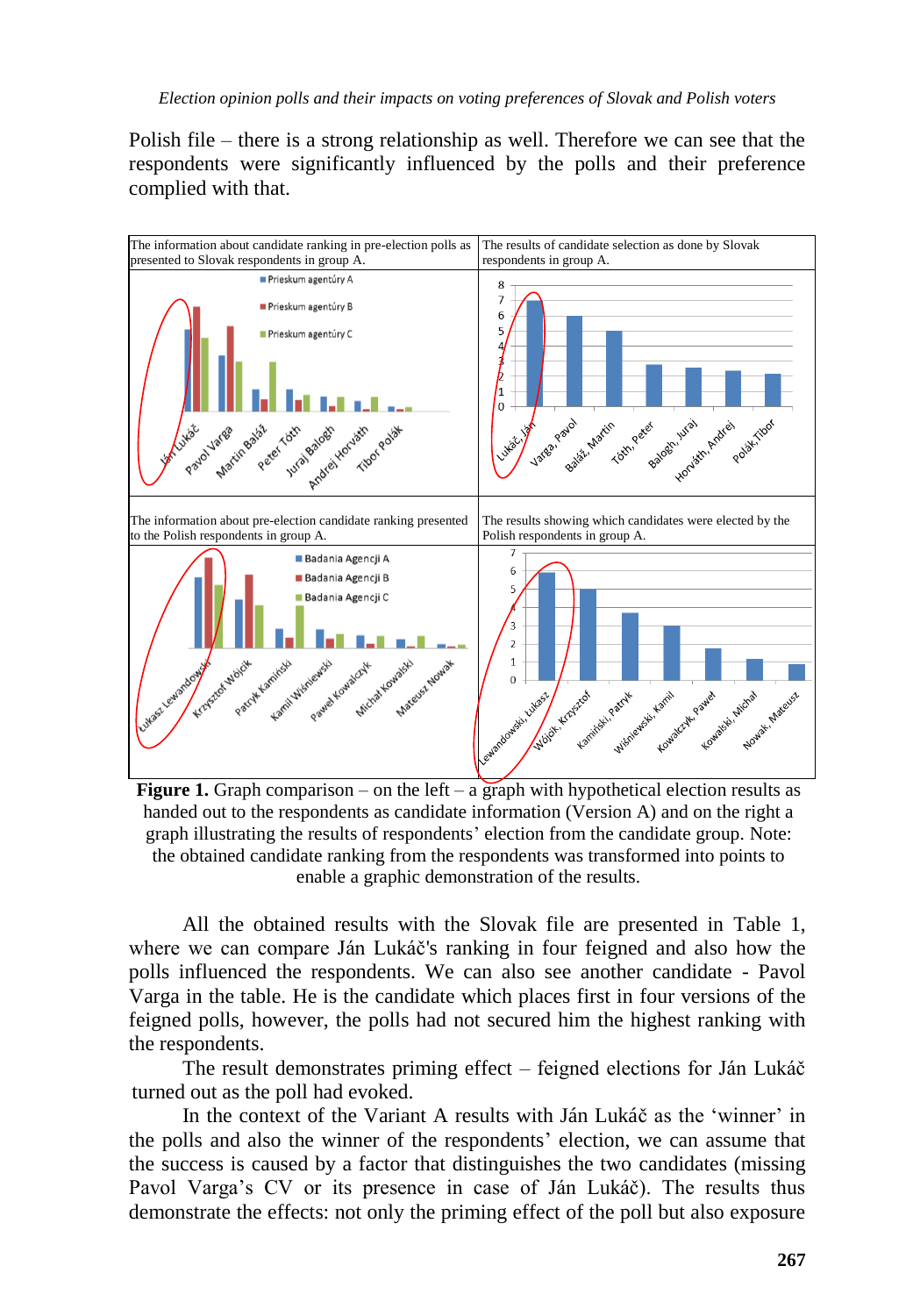effect (Zajonc effect) – Ján Lukáč was 'exposed' more to the respondents than the other candidates, because they also had information from his short CV. Therefore his ranking in the simulated elections was higher than in the presented hypothetical poll (Version B) where he placed the second. For that reason, the value of Spearman correlation coefficient shows a difference in the ranking between the presented poll and respondents' vote.

| <b>Table 1.</b> Comparing candidate ranking in four poll variations with their ranking in the |
|-----------------------------------------------------------------------------------------------|
| simulated elections with respondents from the Slovak file.                                    |

|                                                   | <b>Version A</b>                                           |      |      | <b>Version B</b>                                           |      |      | Version C                                               |      |      | <b>Version D</b>                                           |      |      |
|---------------------------------------------------|------------------------------------------------------------|------|------|------------------------------------------------------------|------|------|---------------------------------------------------------|------|------|------------------------------------------------------------|------|------|
| Candidate<br>ranking:<br>'how would<br>you vote?' | Feigned<br>ranking<br>from an<br>opinion<br>poll<br>agency | AM   | sd   | Feigned<br>ranking<br>from an<br>opinion<br>poll<br>agency | AM   | sd   | Feigned<br>ranking<br>from an<br>opinion poll<br>agency | AM   | sd   | Feigned<br>ranking<br>from an<br>opinion<br>poll<br>agency | AM   | sd   |
| Baláž, Martin                                     | 3                                                          | 3.00 | 0.00 | 3                                                          | 2.50 | 0.55 | 2                                                       | 2.00 | 1.15 | 2                                                          | 2.20 | 1.30 |
| Balogh, Juraj                                     | 5                                                          | 5.40 | 0.55 | 5                                                          | 4.50 | 1.05 | 5                                                       | 4.00 | 0.82 | 5                                                          | 5.40 | 0.89 |
| Horváth.<br>Andrej                                | 6                                                          | 5.60 | 0.55 | 6                                                          | 5.17 | 0.75 | 6                                                       | 5.50 | 1.00 | 6                                                          | 6.00 | 0.00 |
| Lukáč, Ján                                        | $\mathbf{1}$                                               | 1.00 | 0.00 | $\overline{\mathbf{c}}$                                    | 1.00 | 0.00 | 3                                                       | 2.50 | 1.73 | $\overline{\mathbf{4}}$                                    | 2.60 | 0.55 |
| Polák, Tibor                                      | $\overline{7}$                                             | 5.80 | 1.64 | $\overline{7}$                                             | 6.33 | 0.82 | $\overline{7}$                                          | 7.00 | 0.00 | $\overline{7}$                                             | 6.40 | 1.34 |
| Tóth, Peter                                       | $\overline{4}$                                             | 5.20 | 1.64 | 4                                                          | 4.67 | 1.51 | $\overline{4}$                                          | 5.00 | 0.82 | 3                                                          | 4.00 | 0.71 |
| Varga, Pavol                                      | $\overline{c}$                                             | 2.00 | 0.00 | 1                                                          | 3.83 | 2.48 | $\mathbf{1}$                                            | 2.00 | 0.82 | $\mathbf{1}$                                               | 1.40 | 0.55 |
|                                                   | $R = 0.909$ ( $\alpha$ 0.05)                               |      |      | $R = 0.683$ (n.s.)                                         |      |      | $R = 0.900$ (a 0.05)                                    |      |      | $R = 0.895$ (n.s.)                                         |      |      |

**Table 2.** Comparing candidate ranking in four poll variations with their ranking in the simulated elections with respondents from the Polish file.

|                                                   | <b>Version A</b>                                           |      |      | <b>Version B</b>                                        |      |      | Version C                                               |      |      | <b>Version D</b>                                           |      |      |
|---------------------------------------------------|------------------------------------------------------------|------|------|---------------------------------------------------------|------|------|---------------------------------------------------------|------|------|------------------------------------------------------------|------|------|
| Candidate<br>ranking: 'how<br>would you<br>vote?' | Feigned<br>ranking<br>from an<br>opinion<br>poll<br>agency | AM   | sd   | Feigned<br>ranking<br>from an<br>opinion<br>poll agency | AM   | sd   | Feigned<br>ranking<br>from an<br>opinion<br>poll agency | AM   | sd   | Feigned<br>ranking<br>from an<br>opinion<br>poll<br>agency | AM   | sd   |
| Kamiński.<br>Patryk                               | 3                                                          | 3.29 | 1.10 | 3                                                       | 4.29 | 1.50 | 2                                                       | 2.50 | 0.58 | 2                                                          | 2.38 | 0.87 |
| Kowalczy,<br>Paweł                                | 5                                                          | 5.24 | 0.83 | 5                                                       | 4.86 | 0.90 | 5                                                       | 5.25 | 0.96 | 5                                                          | 4.77 | 1.36 |
| Kowalski.<br>Michał                               | 6                                                          | 5.82 | 0.73 | 6                                                       | 5.57 | 1.62 | 6                                                       | 5.00 | 0.82 | 6                                                          | 5.54 | 1.20 |
| Lewandowski.<br>Lukasz                            | $\mathbf{1}$                                               | 1.06 | 0.24 | $\overline{\mathbf{c}}$                                 | 2.00 | 1.91 | 3                                                       | 1.00 | 0.00 | $\overline{\mathbf{4}}$                                    | 2.23 | 1.48 |
| Nowak.<br>Mateusz                                 | 7                                                          | 6.12 | 1.54 | 7                                                       | 5.29 | 2.36 | 7                                                       | 6.25 | 0.96 | $\overline{7}$                                             | 6.69 | 0.63 |
| Wiśniewski,<br>Kamil                              | $\overline{4}$                                             | 4.00 | 0.61 | $\overline{4}$                                          | 3.43 | 0.79 | $\overline{4}$                                          | 5.50 | 1.73 | $\overline{\mathbf{3}}$                                    | 3.62 | 1.19 |
| Wójcik,<br>Krzysztof                              | $\overline{2}$                                             | 2.00 | 0.61 | $\mathbf{1}$                                            | 2.57 | 1.99 | 1                                                       | 2.50 | 0.58 | $\mathbf{1}$                                               | 2.77 | 1.79 |
|                                                   | $R = 0.973$ ( $\alpha$ 0.05)                               |      |      | $R = 0.783$ (n.s.)                                      |      |      | $R = 0.704$ (n.s.)                                      |      |      | $R = 0.796$ (n.s.)                                         |      |      |

In the C and D versions there was the same tendency  $-$  the candidate that was 'exposed' to the respondents more than the other candidates (by also publishing his CV and not only known from poll results) was more preferred by the respondents. He always gained better ranking than evoked by the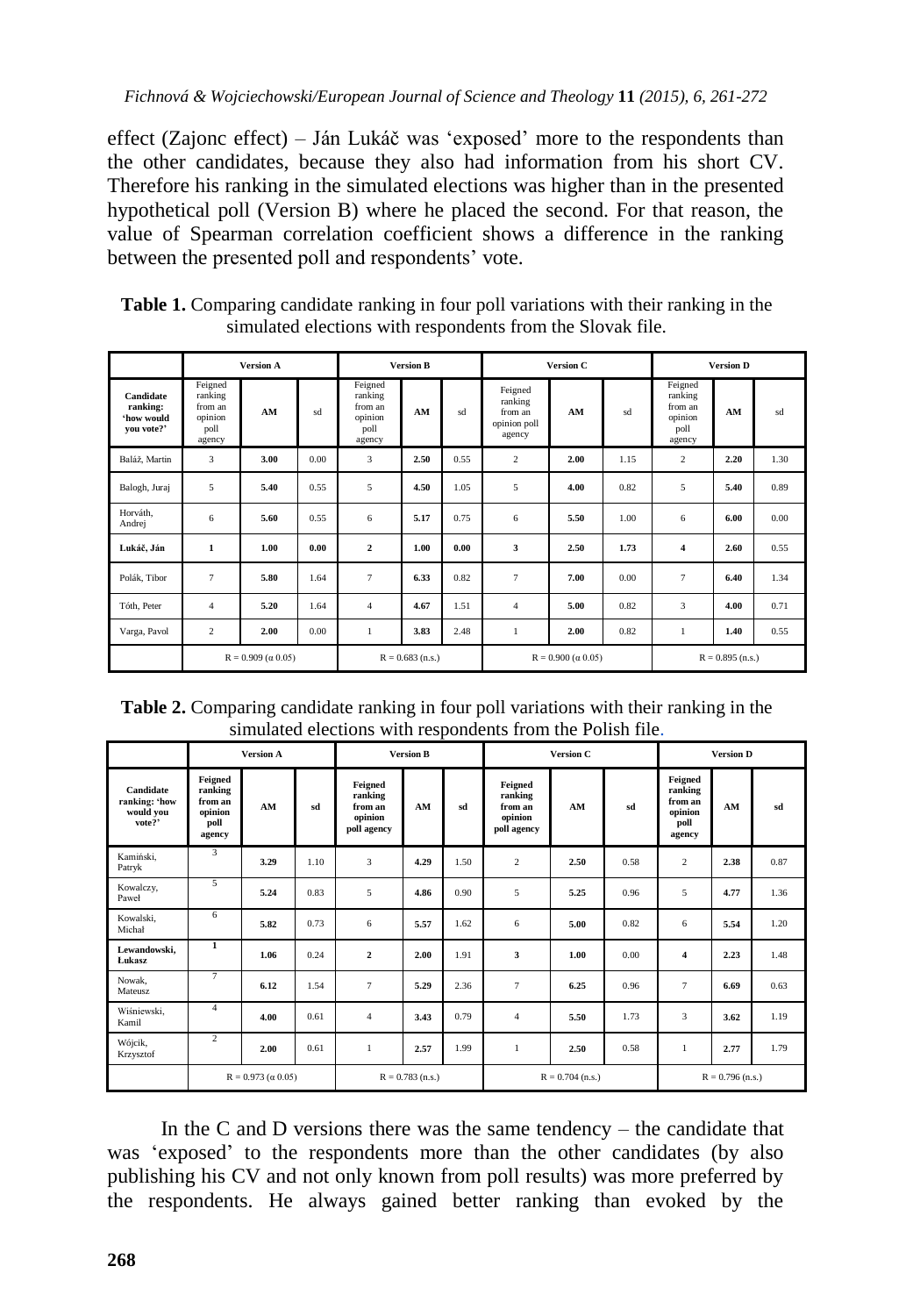hypothetical poll (in case of C version the hypothetical poll hinted the third place for him – the respondents, however gave him the second place; in case of D version where in the hypothetical poll he obtained the fourth place, the respondents from the Slovak file gave him the third place).

Similar results were noted with the Polish file (Table 2).The priming effect is relatively high although we can also observe the impact of exposure effect (Zajonc effect). It is especially strong with the Polish file where it exhibited in the versions B, C and  $D -$  the results have also been confirmed statistically. Łukasz Lewandowski moved from the third place in the hypothetical polls to the first place (C version) as well as in D version where he had the fourth place in the polls but in the respondents' choice he moved to the first place.



**Figure 2.** Graph comparison – on the left – a graph with hypothetical election results as handed out to the respondents as candidate information (Version D) and on the right a graph illustrating the results of respondents' election from the candidate group. Note: the obtained candidate ranking from the respondents was transformed into points to enable a graphic demonstration of the results.

Based on the results, we can give positive answers to the assigned research questions 1 and 2. The stated findings also show that although the priming effect (represented by presenting poll ranking) is relatively significant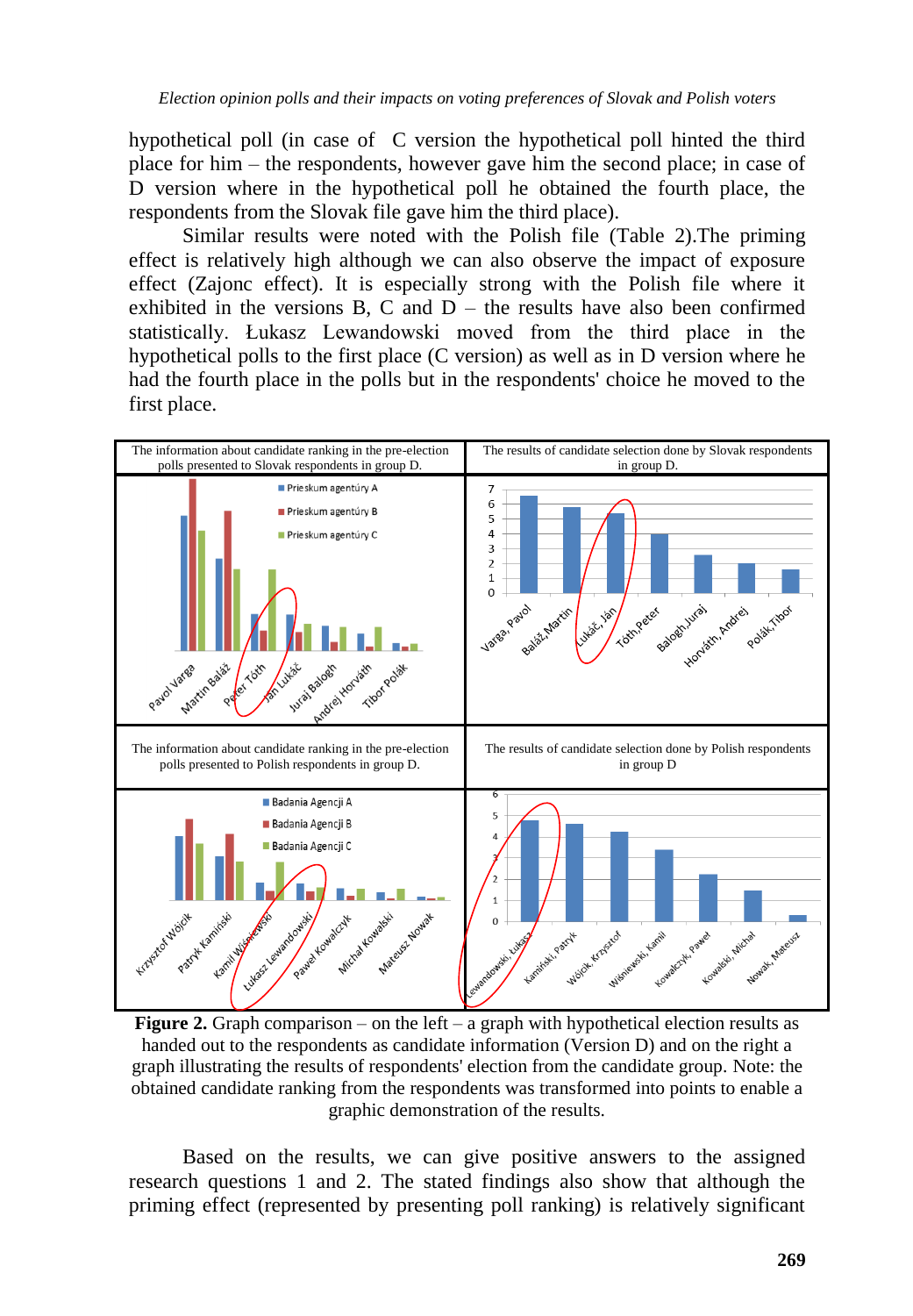factor influencing the voters (who are irresolute or for any reason have insufficient information about the candidates), exposure effect can change the decision and impact them even more (for example, the hypothetical candidate Pavol Varga who placed the first in B version poll did not defend his position in the respondents election and dropped to the third place).

The comparison between Slovak and Polish file in their election in particular groups (A-D) is presented in the annex. Particular elections were compared using mean difference test for two selections. The results demonstrate that the files were equally influenced by priming as well as Zajonc effect and that the respondents have a tendency to choose candidates in a very similar way – which was also confirmed statistically – there is no significant difference between the files.

# *2.6. Research limitations*

It is also necessary to mention that the presented research had its limitations concerning on one hand a small file and on the other habd its structure – it would be ideal to use a stratified selection including a whole spectrum of voters from first time voters to the highest age group and also respondents from distinct regions. We were not able to fulfil such requirements with regard to our limited staff and budget options. Moreover, it would be convenient to observe more factors, not only the variables we had chosen. However, it is also possible to use the research as a pre-research finding to design a broader project.

### **3. Conclusions**

Voters' decision is determined by a number of factors which need to be taken into account when estimating future results and especially when optimizing the possible steps of campaign teams and rearranging the campaign according to the findings. Based on the results of our research (though with a certain degree of caution), it can be assumed that, the **priming factor and Zajonc effect** play a significant role in the final decision of some voters*.* Priming is represented by ranking the potential candidate in pre-election poll presentation that can subsequently cause a number of other effects that were described in the theoretical part (for example: bandwagon effect, momentum effect, tactical voting). Eventually, this gives an advantage to the candidate with a higher ranking in pre-election polls. Such an idea has to undergo a more comprehensive research focused on more factors or examining its impact. Preliminary results of our research demonstrated the impact of priming on respondents' choice of a candidate with both observed groups (Polish and Slovak subjects).

Simultaneously, as hinted by our research, a candidate can attract voters if they consider him/her to be someone they know and this feeling is raised by candidate exposure frequency (or the information about him/her) – known as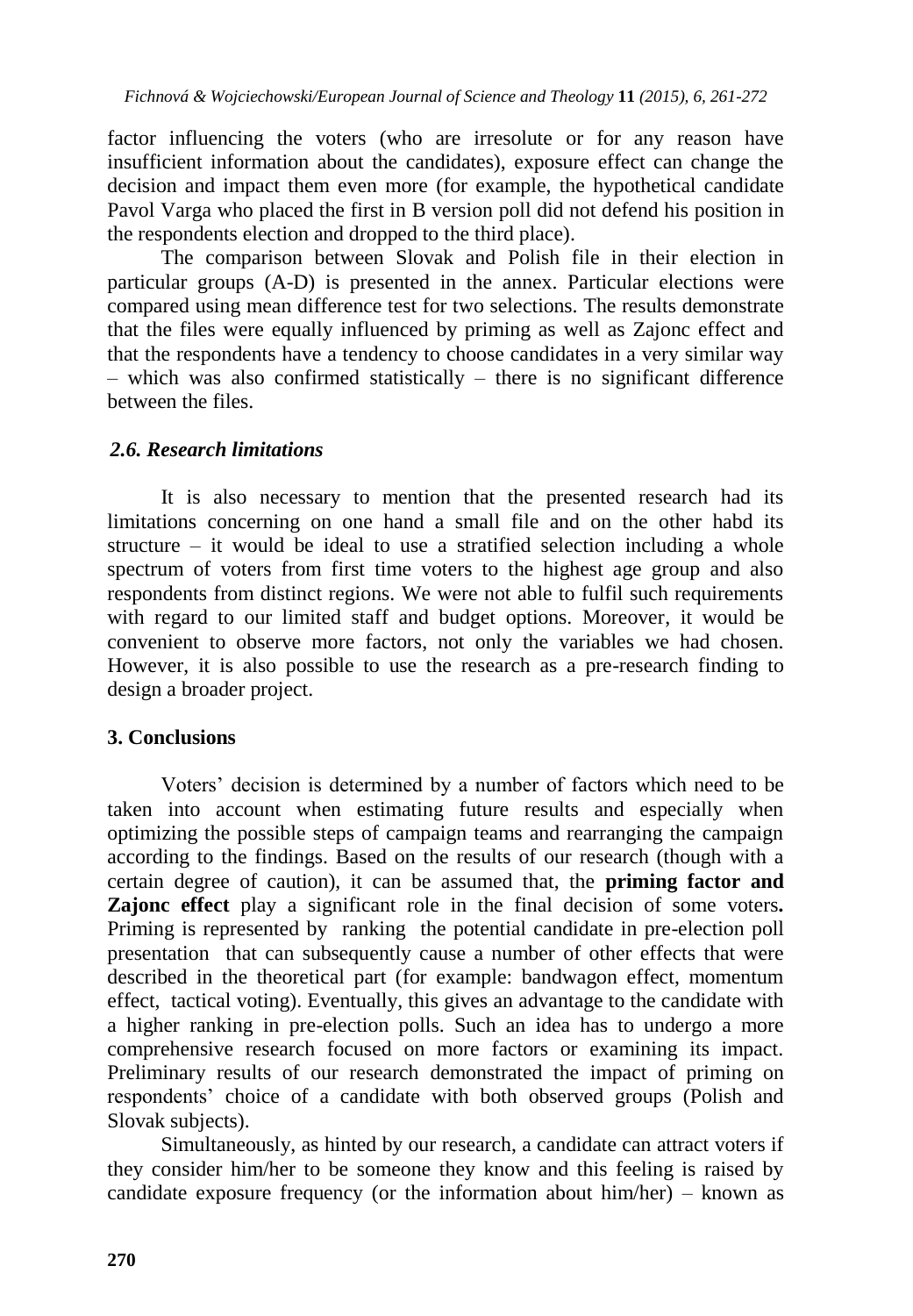exposure effect (Zajonc effect). As shown by our research 'exposure' does not bring advantage to only objects or verbal prompts (as in his research), but also to people (in our research only fictitious people – not real political life personalities).

Both effects have approximately the same strength across the two examined nationalities – Slovak and Polish.

#### **References**

- [1] P. Horváth and J. Machyniak, Eur. J. Sci. Theol., **10(Suppl.1)** (2014) 219-228.
- [2] D.E. Neaga**,** Eur. J. Sci. Theol., **10(4)** (2014) 49-58.
- [3] D. Petranová, S. Magál and H. Pravdová (eds.), *Demokracia verzus mediokracia*, Fakulta masmediálnej komunikácie UCM v Trnave, Trnava, 2012, 334.
- [4] D. Pavlů, Moderní řízení. **20(12)** (2013) 27-28.
- [5] Ł.P. Wojciechowski, K. Fichnová and P. Mikuláš, *Billboards in Municipal Elections in Slovakia - Unexpected Contexts,* in *Studies in Communication and Politics: Political Communication in the Era of New Technologies*, Peter Lang Verlag, Frankfurt am Main, 2013, 239-260.
- [6] A. Wąsiński, M. Szyszka and Ł. Tomczyk, Technology of education, **21(6)** (2013) 6-12.
- [7] B.I. Newman, *The Mass Marketing Of Politics: Demokracy In An Age Of Manufactured Images*, Sage Publications, Thousand Oaks, 1999, 184.
- [8] Z. Hudíková, Eur. J. Sci. Theol., **10(Suppl.1)** (2014) 229-240.
- [9] M. Solík, J. Višňovský and J. Laluhová, Eur. J. Sci. Theol., **9(6)** (2013) 71-77.
- [10] O. Eibl, J. Janovský and J. Zagrapan, Sociológia, **46(4)** (2014) 373-392.
- [11] B. Caplan, Public Choice, **107(3-4)** (2001) 311-331.
- [12] B. Caplan, *The Myth of the Rational Voter: Why Democracies Choose Bad Policies*, Princeton University Press, Princeton, 2007, 296.
- [13] R.R. Lau and D.P. Redlawsk, *How voters decide: information processing during election campaigns*, Cambridge University Press, New York, 2006, 344.
- [14] J. Kelley and I. McAllister, Public Opin. Quart. , **48(2)** (1984) 452-466.
- [15] A. King and A. Leigh, Soc. Sci. Quart., **90(1)** (2009) 71-87.
- [16] R.B. Zajonc, J. Pers. Soc. Psychol., **9(2 Part 2)** (1968) 1-27.
- [17] R.F. Bornstein, Psychol. Bull., **106(2)** (1989) 265-289.
- [18] A. Heingartner and J.V. Hall, J. Pers. Soc. Psychol., **29(6)** (1974) 719–723.
- [19] K.K. Szpunar, E.G. Schellenberg and P. Pliner, J. Exp. Psychol. Learn., **30(2)** (2004) 370–381.
- [20] R. Balogh and R.H. Porter, Infant Behav. Dev.*,* **9(4)** (1986) 389-401.
- [21] J. Prescott, H. Kim and K.O. Kim, Chemosens. Percept., **1(1)** (2008) 2–8.
- [22] M. Jakesch and C.C. Carbon, PloS One, **7(2)** (2012) 1-8.
- [23] M. Suzuki and J. Gyoba, Perception, **34(ECVP Abstract Supplement)** (2005) 84- 84.
- [24] L.A. Zebrowitz, B. White and K. Wieneke, Social Cognitive, **26(3)** (2008) 259– 275.
- [25] E. Nęcka, J. Orzechowski and B. Szymura, *Psychologia poznawcza*, Wydawnictwo naukowe PWN, Warszawa, 2012, 740.
- [26] J.A. Bargh, M. Chen and L. Burrows, J. Pers. Soc. Psychol., **71(2)** (1996) 230–244.
- [27] S. Doyen, O. Klein, C-L. Pichon and A. Cleeremans, PLoS One, **7(1)** (2012) 1-7.
- [28] P.C. Wason, Q. J. Exp. Psychol., **12(3)** (1960) 129–140.